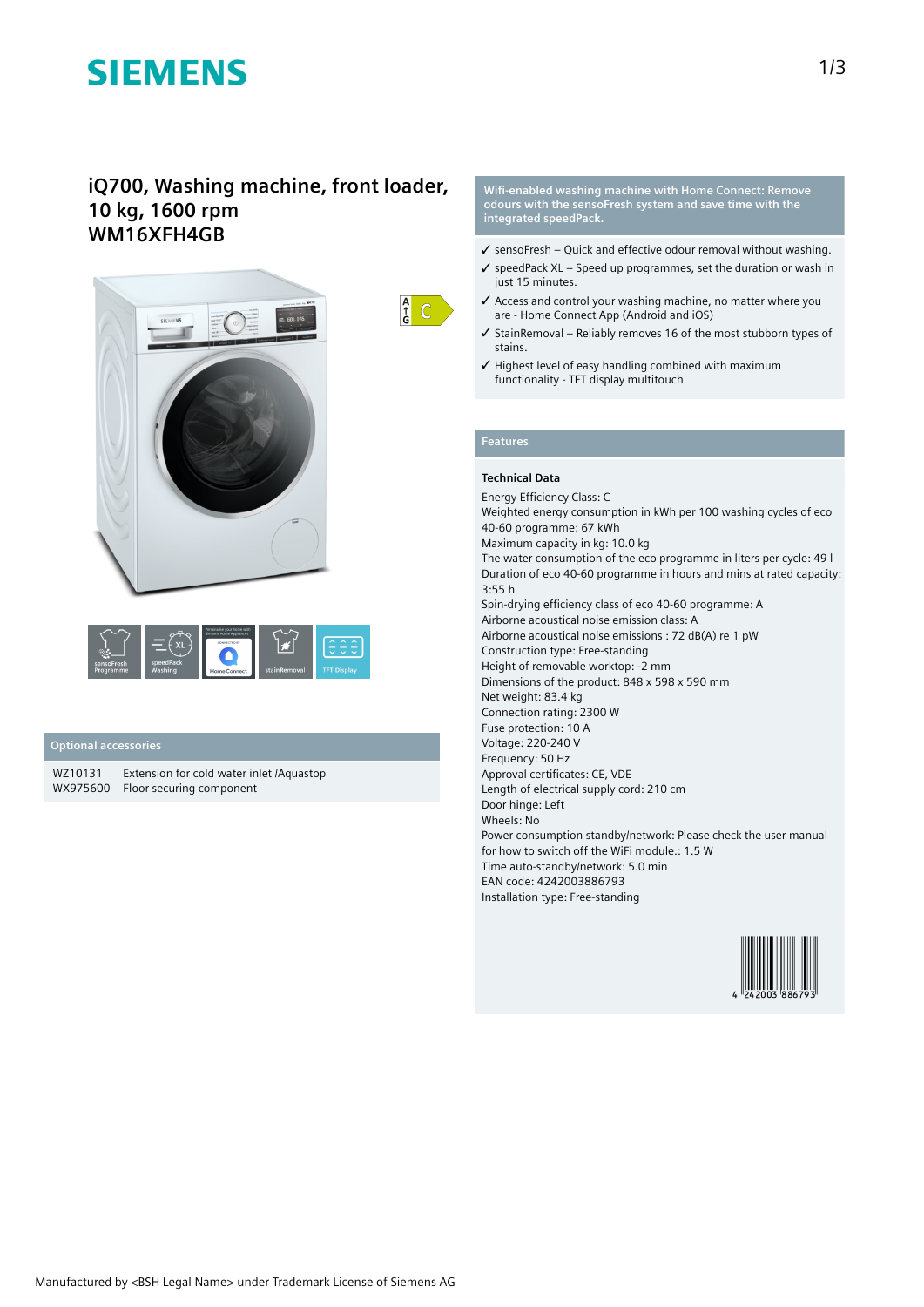# **SIEMENS**

# **iQ700, Washing machine, front loader, 10 kg, 1600 rpm WM16XFH4GB**

## **Features**

#### **Performance**

- Energy Efficiency Class<sup>1</sup>: C
- Energy<sup>2</sup> / Water<sup>3</sup>: 67 kWh / 49 litres
- Load capacity: 1 10 kg
- Programme duration⁴: 3:55 h:min
- Spin drying efficiency class: A
- Spin speed\*\*: 400 1600 rpm
- Noise level: 72 dB (A) re 1 pW
- Noise efficiency class: A

#### **Programmes/functions**

- TFT display: Clear text and high resolution for easy use with display of programme indication, temperature selection, spin speed, remaining time, 24 hour time delay and consumption indication
- Touch control buttons: basic settings, On/off, Ready in, stain selection, options, remote start, start/pause with reload function, temperature selection, varioSpeed, prewash, spin speed selection/ Rinse Hold
- Standard programmes: cottons, easy care, delicates, wool hand wash
- Special programmes: hygiene, drain, drum clean with reminder, shirts/blouses, HygienicSteam Odor Removal, jeans/dark laundry, Outdoor, PowerWash 59, Spin, mixed fabrics, single rinse, rapid 15 minute quick wash
- Options: extra rinse cycles, less ironing, Soaking, auto stain (16 options), sensoFresh, night wash, speedPerfect, Rinse hold, prewash, waterPlus

### **Key features**

- Home Connect: Remote Monitoring and Control, Energy Management
- sensoFresh Programme: Effective odour removal in short time, even for sensitive and non-washable fabrics
- powerSpeed system: better washing results in less time
- Consumption indicator: Information about water and energy consumption prior to start of programme
- autoStain removal system (ASR) with 16 stain options
- iQdrive with 10 year warranty
- antiVibration Design for more stability and quietness
- Sound insulation by additional noise reduction material
- Reload function: Pause the already running washing machine to add any forgotten items of laundry to the drum.

#### **Additional features**

- Jog dial with integrated on/off control
- waveDrum: for highly effective and extremely gentle laundry care
- drum interior light
- drum clean with reminder function
- Consump indicator energy+water, autoLoad Plus, autoStain removal system (ASR)
- Foam detection system
- Out of balance load adjustment
- Electronic child safety package ● Acoustic signals: Multi-tone
- 
- Detergent dispensing: easy clean
- aquaStop: Siemens home appliance with lifetime warranty against water damage\*
- Slide-under installation
- Large chrome-black door with 180° opening
- Drum volume: 70 litres
- $\bullet$  Dimensions (H x W): 84.8 cm x 59.8 cm
- Appliance depth: 59.0 cm
- Appliance depth incl. door: 63.2 cm
- Appliance depth with open door: 108.5 cm
- *¹ Scale of Energy Efficiency Classes from A to G*
- *² Energy consumption in kWh per 100 cycles (in programme Eco 40-60)*
- *³ Weighted water consumption in litres per cycle (in programme Eco*
- *40-60)*
- *⁴ Duration of Eco 40-60 programme*
- *\*\* Values are rounded.*

*\* Please find warranty terms under the additional warranties section of our website.*

**Technical Information**